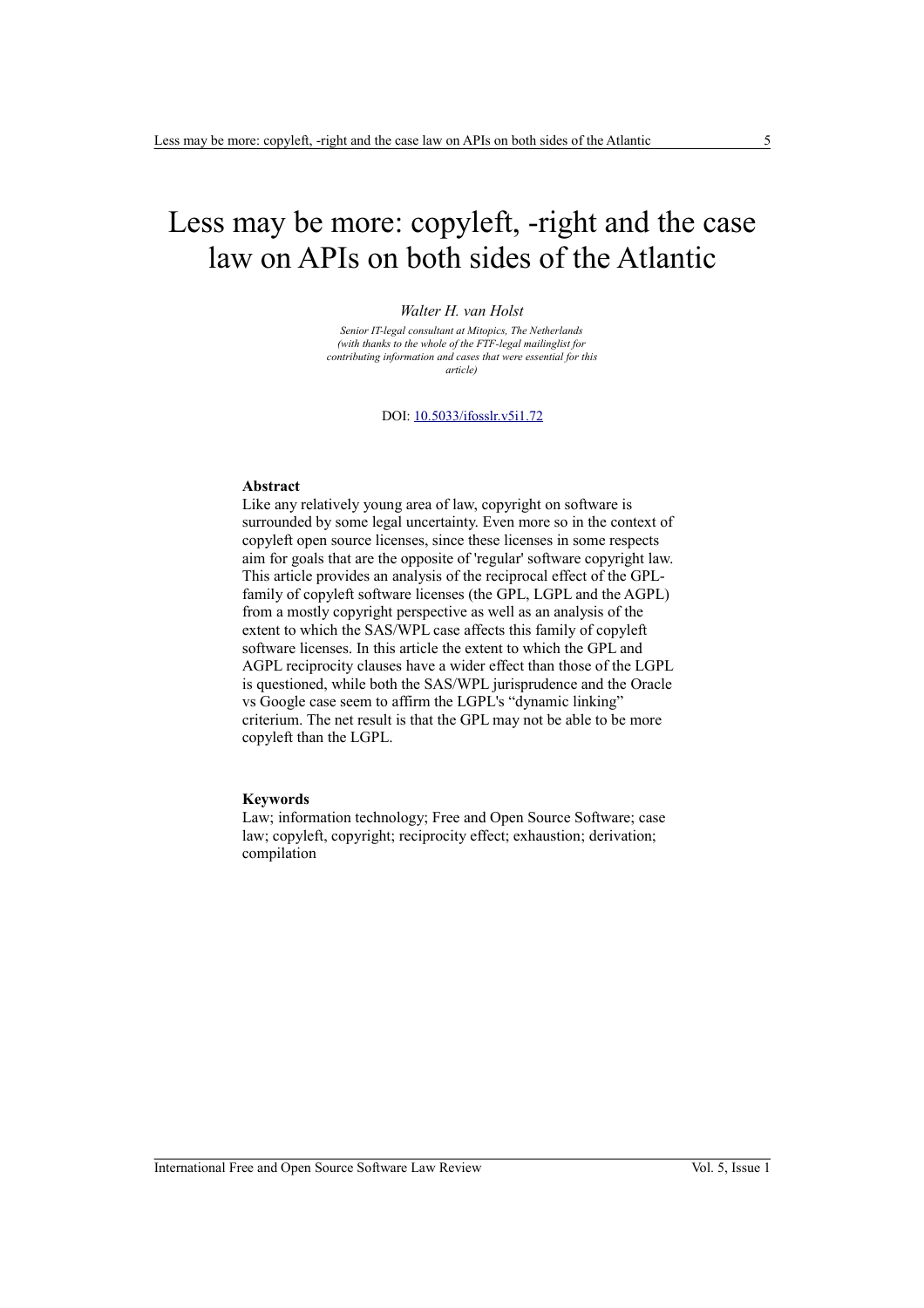# **Introduction**

A recurring issue surrounding copyleft licenses is the question at which point the reciprocal effect (which has been called the "viral effect" of these licenses by some) ceases to exist. There has hardly been an issue of IFOSSLR that did not touch this particular issue. Since the most important family of copyleft licenses is the GPL family of licenses and the GPL (both version 2 and 3) states that the rightsholder's authority solely derives from copyright law, the boundaries of copyright on software are paramount in order to be able to answer this question. To some extent, the boundaries of software copyright have been addressed in recent case law, both in the European Union (SAS Institute vs WPL Ltd) and in the United States (Oracle vs Google). The subject of this article is the interplay between the aforementioned copyleft provisions in the GPL-family of free software licenses and these fairly recent developments in jurisprudence. The conclusion is that the net difference between the LGPL and the GPL may be a lot less than intended by their drafters.

In this article the issue at hand, the scope of the reciprocal effect of the GPL-family of licenses, is addressed through an analysis of the applicable rules as supplied by said family and copyright law on software with a focus on reciprocity in case of inclusion (and no other adaptation) of (L)GPL software in other software. Although the prism through which this is looked at is primarily the EU Software Directive (and more precisely the Dutch transposition of it into law as well as wider Dutch copyright jurisprudence), other jurisdictions, notably the US, will be taken into account by an analysis of the case law mentioned above.

# **Legal framework as provided by the GPL family**

## **Roles of the GPL family of licenses**

It is important to understand the GPL-family as dual-purpose licenses. They provide both an enduser license and a distribution license. The end-user license is relatively simple, the core of it is included in art. 2 GPL v3, which among other things says "This License explicitly affirms your unlimited permission to run the unmodified Program". The distribution license is where the pitfalls lie, but again from a relatively uncomplicated basis in section 4 GPL v3:

> *"You may convey verbatim copies of the Program's source code as you receive it, in any medium, provided that you conspicuously and appropriately publish on each copy an appropriate copyright notice; keep intact all notices stating that this License and any non-permissive terms added in accord with section 7 apply to the code; keep intact all notices of the absence of any warranty; and give all recipients a copy of this License along with the Program."*

And also a delineation of its scope in section 5 GPL v3 (see also GPL v2, section 2, final paragraph):

> *"A compilation of a covered work with other separate and independent works, which are not by their nature extensions of the covered work, and which are not combined with it such as to form a larger program, in or on a volume of a storage or distribution medium, is called an "aggregate" if the compilation and its resulting copyright are not used to limit the access or legal rights of the compilation's users beyond what the individual works permit. Inclusion of a covered work in an aggregate*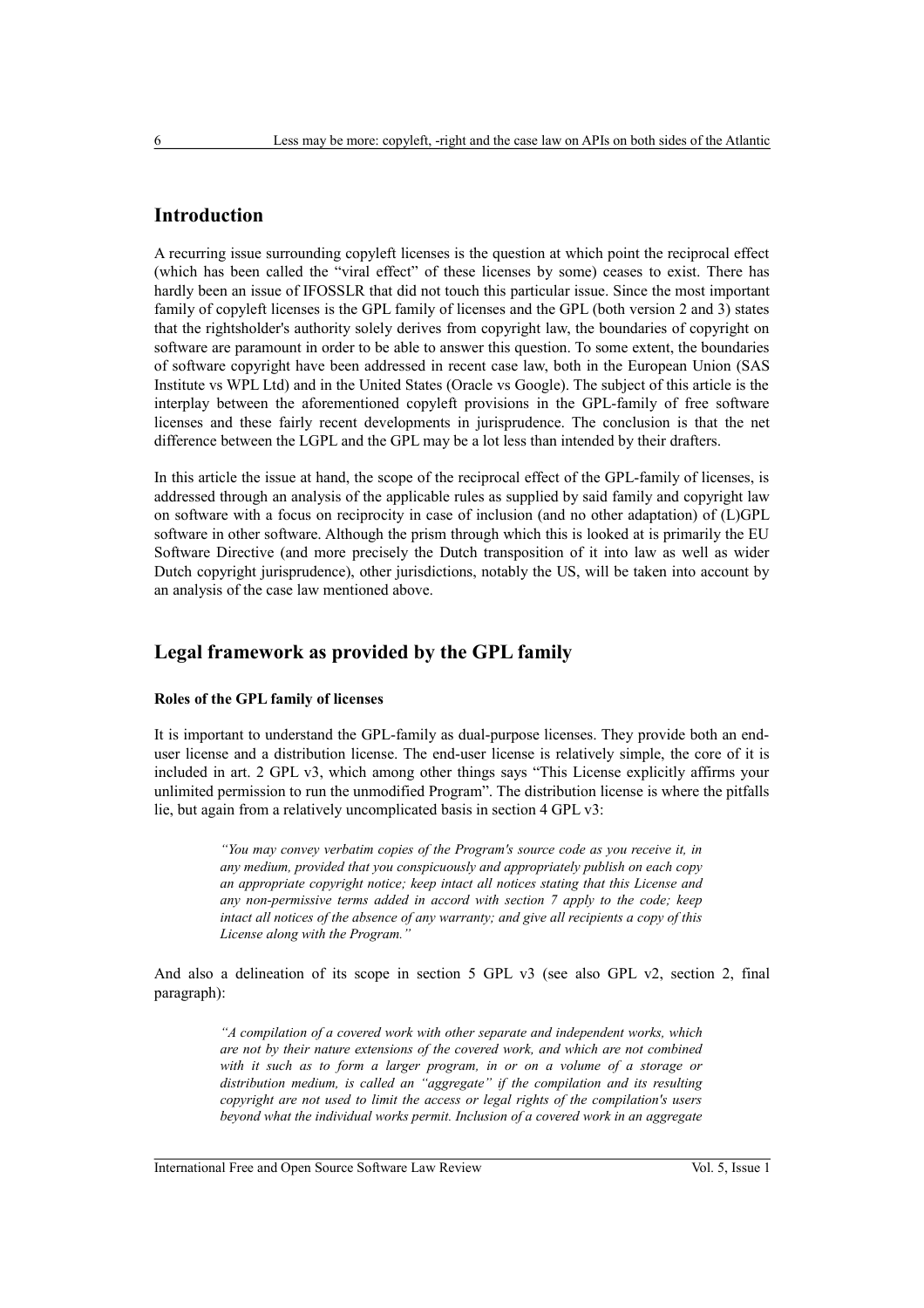*does not cause this License to apply to the other parts of the aggregate."*

The complexity starts here, because the GPL speaks about not being "by their nature extensions of the covered work". In other words: as long as no derivation takes place. And then it becomes relevant what defines derivation, does the GPL family of licenses take precedence here or does copyright law?

#### **Bare licenses based on copyright law**

Section 0 of GPL v2 is rather explicit about its tie-in with copyright:

*"Activities other than copying, distribution and modification are not covered by this License; they are outside its scope. The act of running the Program is not restricted, and the output from the Program is covered only if its contents constitute a work based on the Program (independent of having been made by running the Program). Whether that is true depends on what the Program does. "*

Somewhat more implicit, but with seemingly the same meaning is Section 0 of GPL v3; several core concepts are defined within that core concept by using copyright (or related rights such as semiconductor masks) as the explicit reference for their scope.

This is no surprise since the Free Software Foundation (FSF) has always claimed that the GPL-family of licenses is a set of so-called bare licenses,<sup>[1](#page-2-0)</sup> meaning that they should be interpreted solely through the prism of copyright law and not contract law.[2](#page-2-1) This distinction is mostly relevant in common law jurisdictions since in most civil law jurisdictions the exonerations of liability in the GPL-family of licenses are most likely to be treated as negative obligations of the licensee, which automatically makes the license a bilateral contract. The upside of civil law jurisdictions is that generally speaking the licensor will not be deprived from enforcement options based on copyright infringement by the mere fact that there is a contractual relationship with the licensor. Basically, copyright infringement overrides the safeguards that a liable party which is in breach of contract could otherwise rely on.

The net result of all this is that in order to find the scope of what constitutes a derivative work under the GPL-family of licenses we will have to focus on software copyright and as far as that does not provide answers, to copyright law in general. Neither the EU Software Directive nor art. 117 of the US Copyright Act of 1976 (USC) contain specific provisions about derivation of software. Also literature on this subject is relatively scarce, with the notable exception of Pamela Samuelson's impressive analysis of derivation under US copyright law.<sup>[3](#page-2-2)</sup>

So we have to turn to 'classical' copyright on the subject of what constitutes a derivative work under copyright law. Article 2 sub 3 of the Berne Convention defines derivative works as:

*"Translations, adaptations, arrangements of music and other alterations of a literary*

<span id="page-2-0"></span><sup>1</sup> Moglen, E. (2001), Enforcing the GNU GPL,<http://www.gnu.org/philosophy/enforcing-gpl.en.html>

For a similar analysis of how the GPL works see also Stoltz, Mitchell L. (2005), The Penguin Paradox: How the scope of derivative works affects the effectiveness of the GNU GPL, in Boston University Law Review, Vol 85, nr. 5, December 2005, pp. 1440-1477.

<span id="page-2-1"></span><sup>2</sup> See for example: Henley, Mark (2009) 'Jacobsen v Katzer and Kamind Associates – an English legal perspective', IFOSS L. Rev., 1(1), pp 41 – 44, and Rosen, Lawrence (2009) 'Bad facts make good law: the Jacobsen case and Open Source', IFOSS L. Rev., 1(1), pp 27 – 32.

<span id="page-2-2"></span><sup>3</sup> Samuelson, P. (2012), The Quest for a Sound Conception of Copyright's Derivative Work Right (August 29, 2012). Georgetown Law Journal, Forthcoming; UC Berkeley Public Law Research Paper No. 2138479. Available at SSRN: http://ssrn.com/abstract=2138479 or http://dx.doi.org/10.2139/ssrn.2138479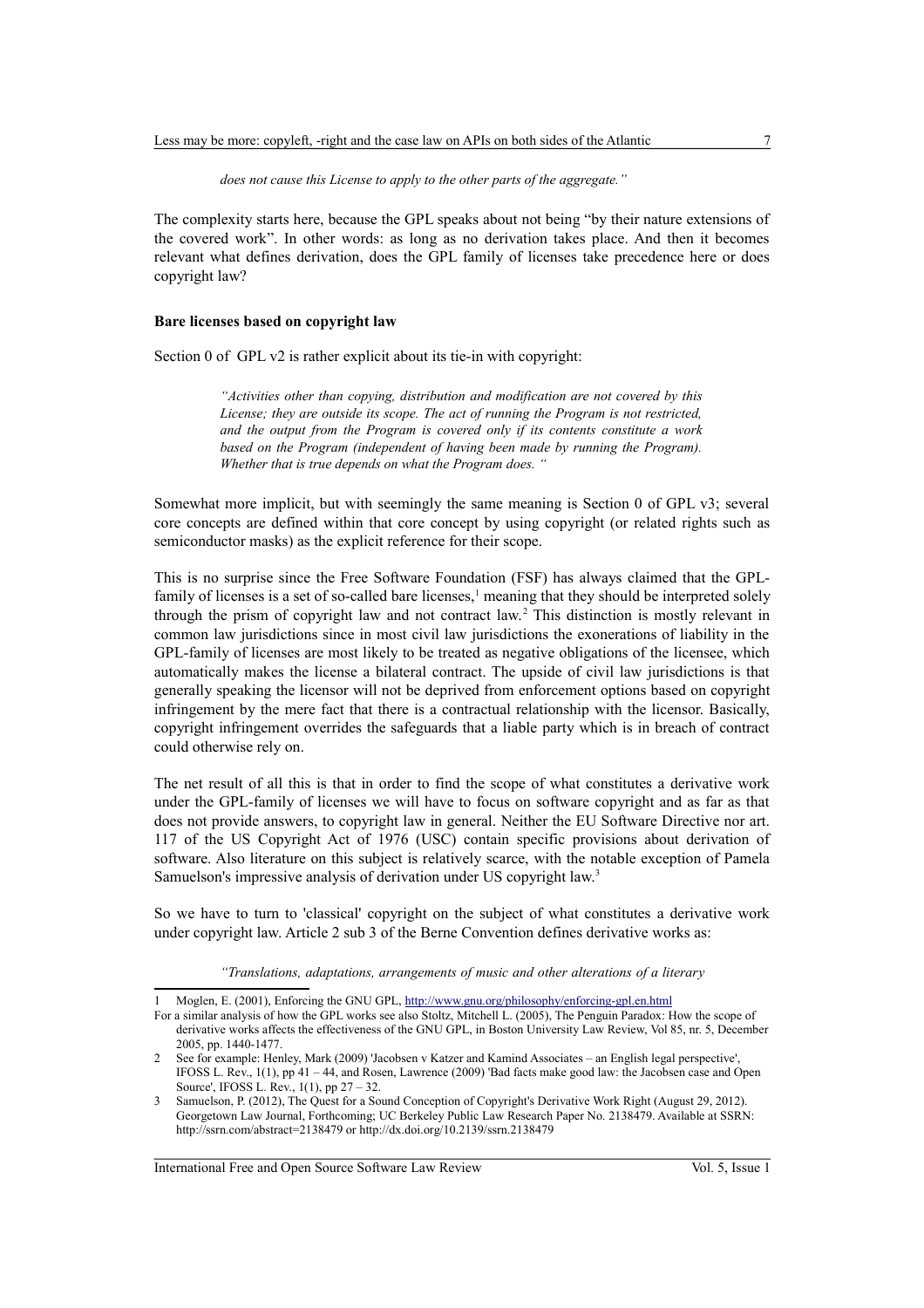*or artistic work shall be protected as original works without prejudice to the copyright in the original work."*

Copyright laws in the various signatory countries of the Berne Convention tend to be variations of that theme, examples are art. 101 USC, art. 13 of the Dutch Auteurswet (Aw), art. 23 of the German Urhebegesetzbuch (UHG) and art. 21 of the UK Copyright, Designs and Patents Act 1988. The operative term in all these legislative terms is 'adaptation' in the sense of alterations made to the work.

This is not wholly reflected in section 5 of GPL v3 which starts with:

*"You may convey a work based on the Program, or the modifications to produce it from the Program, in the form of source code under the terms of section 4...* 

and then continues with a series of conditions, among them the famous reciprocity clause:

*"c) You must license the entire work, as a whole, under this License to anyone who comes into possession of a copy. This License will therefore apply, along with any applicable section 7 additional terms, to the whole of the work, and all its parts, regardless of how they are packaged. This License gives no permission to license the work in any other way, but it does not invalidate such permission if you have separately received it."*

To clarify this further, at the very bottom of the GPL v3 the following note can be found:

*"The GNU General Public License does not permit incorporating your program into proprietary programs. If your program is a subroutine library, you may consider it more useful to permit linking proprietary applications with the library. If this is what you want to do, use the GNU Lesser General Public License instead of this License. But first, please read [<http://www.gnu.org/philosophy/why-not-lgpl.html>](http://www.gnu.org/philosophy/why-not-lgpl.html).* "

Section 2 of the GPL v2 and another note at the end of the GPL v2 contain very similar language.

It is therefore not unreasonable to conclude that the GPL family of licenses generally assumes that the notion of derivative work extends beyond actual transformations or adaptations to include the use of API calls to libraries. This is underlined further by the way the LGPL (both v2 and v3) treat this, although not entirely consistently. In the LGPL this is treated as a "Combined work" per the definitions of section 0 LGPL v3 and to which notably the rules of section 4 LGPL v3 apply. These state the requirement of a 'suitable linking mechanism', which is a fascinating read on its own and will be discussed shortly. The reasoning seems to be based on the idea that a creation of dependencies on L(GPL) software through library calls is use of the software beyond the permitted use and distribution of Sections 2 and 4 of the GPL, which gets us to the extent such library calls are indeed covered by copyright as protected acts.

## **Analysis and application to libraries**

### **Linking mechanisms**

Before getting into detail on the copyright aspects of library calls, a minimal explanation of library calls and linking mechanisms is in order. A lot of software, especially application software, relies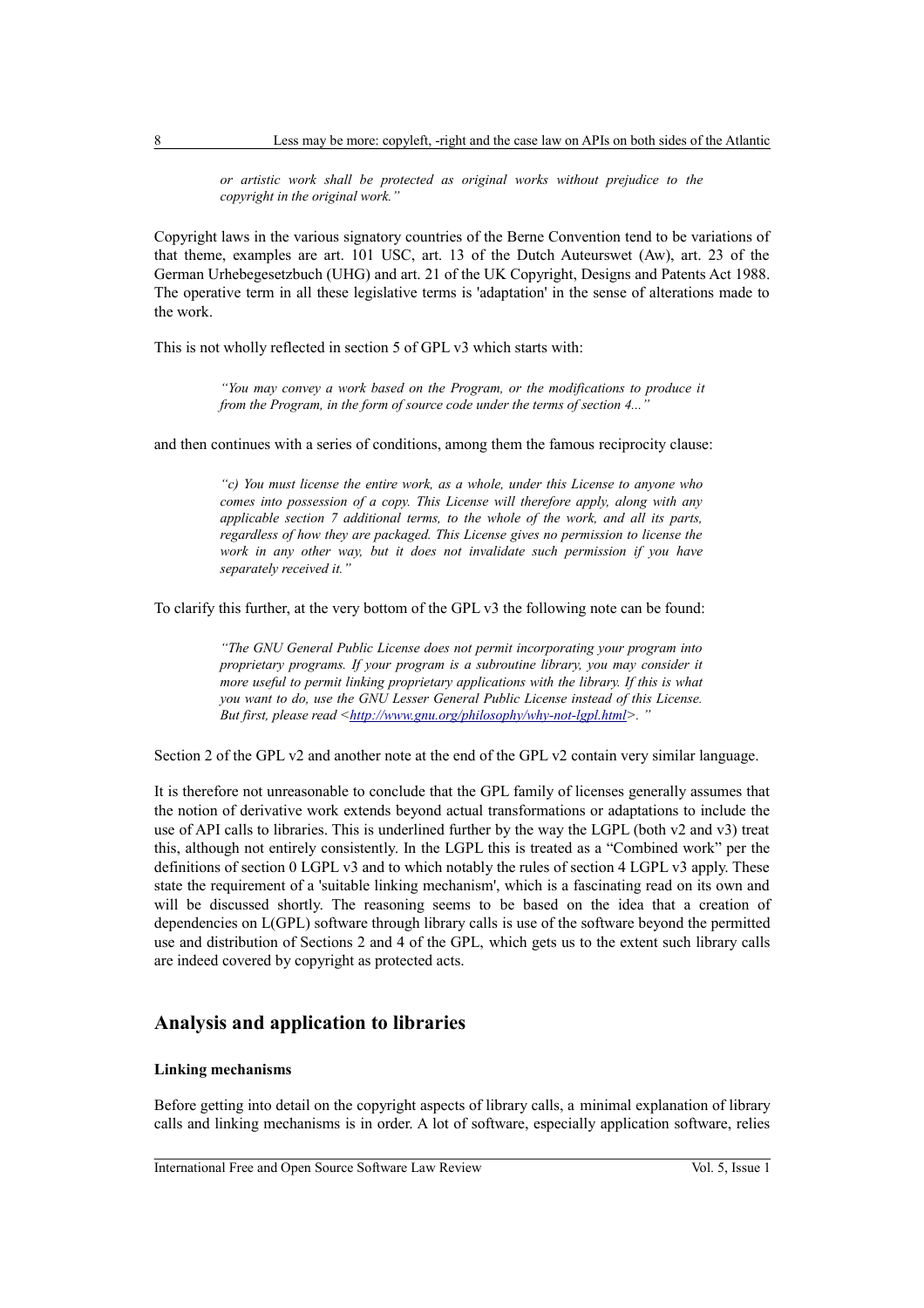on function libraries that are typically employed by calling the Application Programming Interface (API) of those libraries. To use a real-world analogy, it is not unlike using Legos as an underlying foundation for a top layer that is typically written by the author(s) of the software. There are typically two ways of providing the foundations. The first one is so-called static linking, which works like incorporating the building blocks permanently in the application. The other way is to give the operating system a bill of materials stating the building blocks needed (including version information) and to have them assembled at run-time. This is called dynamic linking. As a result multiple programmes can share common building blocks which save both storage and memory space. Again, this is a very minimal explanation, for a truly thorough overview of the amount of copying and remixing of software that goes on during the normal usage of a contemporary computer that is accessible to a lawyer, I refer to Determann.[4](#page-4-0)

It can be argued however that dynamic linking is less of an adaptation than for example a collection of poems, or the incorporation of graphical materials, musical scores or photographs in a text, which usually are not considered as adaptations (which in certain jurisdictions would be treated as collective works). The actual act of setting up the necessary references to successfully make library 'calls' is done at run-time by the operating system, when loading the calling programme into memory, not when distributing the programme that is dependent on the libraries.

It should also be noted that similar mechanisms are employed in the case of contemporary multiplatform language frameworks such as Java, Dalvik and .NET which all use virtual machines as target platforms, but in practice often rely on Just-In-Time (JIT) compilers that ultimately function very similarly to that of traditional compilers with the difference being that they are invoked on the fly during startup of a programme written in a higher or intermediate level language. Even more dynamic are programmes written in so-called dynamic languages such as Python, PHP, JavaScript (ECMA script) and Ruby, but ultimately the lower level mechanisms are not dissimilar to those described above.

## **Transformation and derivation in case law**

Neither with static nor with dynamic linking there is much, if any, transformation of the work at a technical level, although practically speaking it will be very difficult to separate the building blocks from a statically linked executable. When looking at the rare cases about derivative works these tend to concentrate on the edges of exhaustion of copyright (also known as the first sale doctrine). They also appear to be toss-ups between being qualified as derivative works (and therefore infringing) or as mere exhaustions of existing copies. An example in the US is **Lee v. A.R.T. Company**, 12[5](#page-4-1) F.3d 580 ( $7<sup>th</sup>$  Cir. 1997).<sup>5</sup> One Deck the Walls store sold note cards and small lithographs created by Lee to A.R.T. Company, which mounted the works on ceramic tiles (covering the art with transparent epoxy resin in the process) and resold the tiles. Lee was of the opinion that this constituted an adaptation and therefore a derivative work, while A.R.T. Company claimed that this was a case of copyright exhaustion. The  $7<sup>th</sup>$  Circuit Court of Appeals upheld the District Court's view that this was copyright exhaustion whereas in a similar case, **Mirage Editions, Inc. v. Albuquerque A.R.T. Company**, 85[6](#page-4-2) F.2d 1341 ( $9<sup>th</sup>$  Cir. 1988)<sup>6</sup> the  $9<sup>th</sup>$  Circuit Court of Appeals came to an opposite decision. In this case the  $9<sup>th</sup>$  Circuit wrote "We conclude, though, that appellant has certainly recast or transformed the individual images by incorporating them into its tile-preparing process.", thereby referring to art. 101 USC which describes recasting

<span id="page-4-0"></span><sup>4</sup> Determann, L. (2006), Dangerous Liaisons – Software Combinations As Derivative Works? Distribution, Installation And Execution Of Linked Programs Under Copyright Law, Commercial Licenses And The GPL, 21 Berkeley Technology Law Journal 1421 (2006)

<span id="page-4-1"></span><sup>5</sup> A commentary on this decision can be found at http://www.law.cornell.edu/copyright/cases/125 F3d 580.htm

<span id="page-4-2"></span>The decision can be found at<https://bulk.resource.org/courts.gov/c/F2/856/856.F2d.1341.87-6465.html>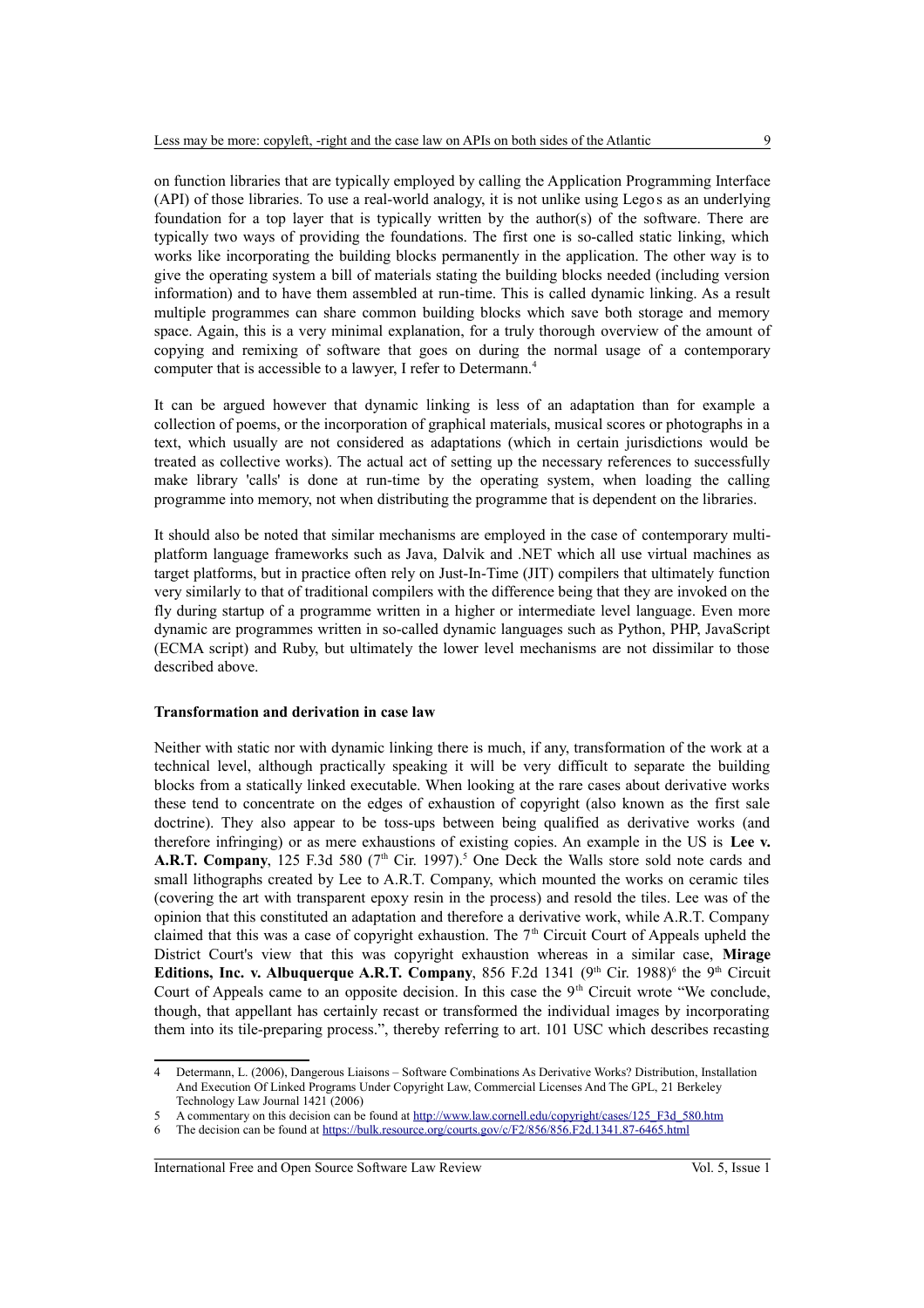or transforming as one of the ways a work can be derived.

Closer to the copyright in software is a series of video game console related cases: **Sega Enterprises v. Accolade**, 9[7](#page-5-0)7 F.2d 1510 (9<sup>th</sup> Cir. 1992),<sup>7</sup> **Sony Computer Entertainment, Inc. v. Connectix Corp.**, 203 F.3d 596 (9<sup>th</sup> Cir. 2000)<sup>[8](#page-5-1)</sup> and **Lewis Galoob Toys, Inc. v. Nintendo of America**, Inc. [9](#page-5-2)64 F.2d 965 (9<sup>th</sup> Cir. 1992).<sup>9</sup> Surprisingly enough, in none of the three cases it was claimed that interfaces are copyright protected material. This despite the fact that in all three cases use or even reimplementation of APIs lied at the heart of the matter. Stolz rightfully notes in his analysis that "the cases strongly imply that any parts of a program that must necessarily be copied in order to create a compatible module are not protected by copyright, denying copyright holders one of their key tools for controlling unauthorized linking".[10](#page-5-3) Very striking is that in Sega the Ninth Circuit Court held that under the circumstances of the case the functional need to use some of Sega's code to use the functionality of its cartridge interface was grounds for a fair use defence, despite the literal copying and distribution of code from Sega involved. In Connectix the full reimplementation of Sony's PlayStation game console in software was not even the heart of the dispute; the core arguments were about to what extent intermediate versions of Connectix's product had been a derivative work of Sony's software as embedded in the PlayStation. And here the Ninth Circuit ruled that since the end result was free of Sony's code, there was only indirect derivation. From a pure derivative works perspective this jurisprudence is mostly tangentially relevant, but does not explicitly answer the question. Stolz also describes related cases<sup>[11](#page-5-4)</sup> in which derivation was judged to exist, but he clearly thinks these cases do no longer provide much precedent after Connectix.

For case law from this side of the Atlantic we stay in the realm of repurposing popular art, since there is no jurisprudence equivalent to the aforementioned game console cases in the United States. For example in **Rien Poortvliet**[12](#page-5-5) the Dutch High Court ruled that cutting up a calendar with authorised reproductions of the artist Rien Poortvliet and selling the pieces after having glued them to cardboard constituted an infringing derivation. One of the reasons the High Court found these infringing was that the author's partial transfer of copyright only had calendars within its scope and never was intended to encompass other markets than calendars. With the interesting consequence that a contractual limitation was deemed relevant for third parties that had no way of knowing about that contractual limitation. Equally similar to the US jurisprudence were the recent **Pictoright/Allposters**<sup>[13](#page-5-6)</sup> cases in the Netherlands in which for reasons very similar to Mirage vs Alberquerque it was decided that the sale of art posters transferred on canvas surface constituted sale of derivative works, not exhaustion, and therefore infringement. Another case of creative reuse of existing artwork was the German Flachmembranlautsprecher case<sup>[14](#page-5-7)</sup> in which electrostatic loudspeakers had been fitted with art posters on their surface. The Upper State Court of Hamburg followed a reasoning that the artwork still performed a very similar function on the electrostatic loudspeakers, namely wall decoration, as on the original medium (the posters) and that it therefore was not being used outside the economic scope for which it had been licensed to by the poster publisher.

Applying the foregoing jurisprudence, the inclusion of libraries in other code through the

<span id="page-5-0"></span><sup>7</sup> Retrieved from:<https://bulk.resource.org/courts.gov/c/F2/977/977.F2d.1510.92-15655.html><br>8 Retrieved from: https://bulk.resource.org/courts.gov/c/F3/203/203 F3d 596-99-15852.html

<span id="page-5-1"></span>Retrieved from: https://bulk.resource.org/courts.gov/c/F3/203/203.F3d.596.99-15852.html

<span id="page-5-2"></span><sup>9</sup> Retrieved from:<https://bulk.resource.org/courts.gov/c/F2/964/964.F2d.965.91-16205.html>

<span id="page-5-3"></span><sup>10</sup> Stolz, p. 1458.

<span id="page-5-4"></span><sup>11</sup> Worlds Of Wonder v. Veritel Learning Systems, 658 F.Supp. 351 (1986) and Micro Star v. FormGen Inc. 154 F.3d 1107 (9th Cir. 1998), which narrowed Galoob down considerably.

<span id="page-5-6"></span><span id="page-5-5"></span><sup>12</sup> HR 19 januari 1979, NJ 1979, 412 m.nt. LWH; AMR 1979, p. 50 m.nt. JHS; AA 1980, p. 311 m.nt. Cohen Jehoram. 13 Rb Roermond, 22 september 2010, Pictoright v Art & Allposters, overturned by Hof Den Bosch, 3 januari 2012, HO

<sup>200.079.664,</sup> LJN: BV0773 which can be found at<http://www.rechtspraak.nl/ljn.asp?ljn=BV0773>

<span id="page-5-7"></span><sup>14</sup> OLG Hamburg - Urteil vom 10.10.2001 (5 U 86/01) - DRsp Nr. 2003/6820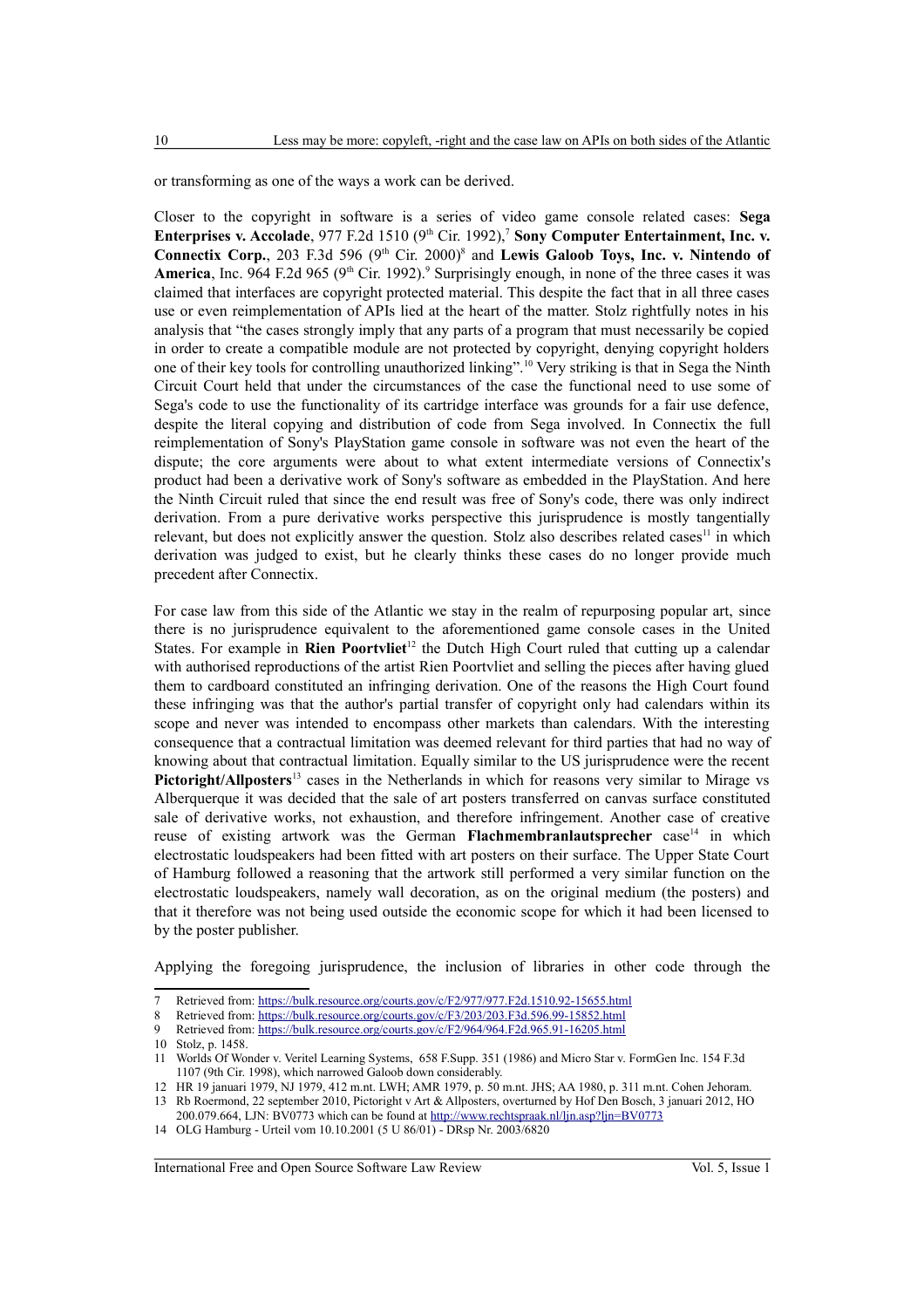mechanism of static linking as described above may be qualified as derivative works on either side of the Atlantic, even though one could argue that the linked code has not been adapted otherwise. It should also be added that different jurisdictions already have differing outcomes when it comes to relatively simple cases such as repurposed art publications, so that this already is a very grey area in copyright law.

The analogy with "recasting" as was made in the Mirage decision becomes difficult to hold onto when applied to dynamic linking. By its very nature dynamic linking only takes place at runtime, so the "recasting" only takes place at the end-user's machine, not during distribution. The distribution itself may be accompanied with the dependent application, but not necessarily so. Extending the prism of "recasting" to dynamic linking of libraries would make a lot of the dependencies of applications on operating systems a reason to assume that such applications would be a derivative of the operating system. For example a great deal of non-kernel API calls tend to employ dynamic linking mechanisms. Typical examples are graphical user interface (GUI) elements and other standard components of contemporary operating systems. A stronger argument may be the economic reasoning taken by European courts in the cases quoted above because they do focus on the market as intended by the author, but this still assumes that the API itself is subject to copyright.

This was in essence one of the questions raised in both the **SAS/WPL**[15](#page-6-0) (in the EU) and **Oracle/Google**<sup>[16](#page-6-1)</sup> (in the USA) cases. The dust has not settled on either case yet and in the case of Oracle/Google an appeal has been filed, so especially regarding the situation in the USA this analysis is somewhat preliminary.

In SAS/WPL one of the main questions was whether a reimplementation of a programming language in a new piece of software would be an infringement of the copyright of the original piece. This is relevant in the context of library calls because the keywords and syntax of a programming language in themselves do constitute a (high level) API, but as Vezzoso<sup>[17](#page-6-2)</sup> rightly points out, this decision does not expressly concern APIs. The European Court of Justice (ECJ) built further on its earlier **Bezpečnostní softwarová asociace**[18](#page-6-3) decision and ruled that this matter falls outside the scope of the Software Directive (91/250 EC), but in such a way that it does not explicitly place APIs outside the scope of general copyright:

> *"Consequently, the answer to Questions 1 to 5 is that Article 1(2) of Directive 91/250 must be interpreted as meaning that neither the functionality of a computer program nor the programming language and the format of data files used in a computer program in order to exploit certain of its functions constitute a form of expression of that program and, as such, are not protected by copyright in computer programs for the purposes of that directive." (emphasis mine)*

The strange reminiscent of the European Patent Convention, use of 'as such' implies that under certain (however unspecified) circumstances functionality or a programming language (which are a species of API) may be protected by copyright in computer programs for the purposes of Software Directive (91/250 EC). It also does not exclude the possibility that an API may be covered by general copyright law at all, but given the technical nature of APIs they by and large

<span id="page-6-0"></span><sup>15</sup> SAS Institute Inc. vs World Programming Ltd, ECJ May 2nd, 2012, C-406/10, retrieved from [http://curia.europa.eu/juris/document/document.jsf?](http://curia.europa.eu/juris/document/document.jsf?text=&docid=122362&pageIndex=0&doclang=EN&mode=req&dir=&occ=first&part=1&cid=972439) [text=&docid=122362&pageIndex=0&doclang=EN&mode=req&dir=&occ=first&part=1&cid=972439](http://curia.europa.eu/juris/document/document.jsf?text=&docid=122362&pageIndex=0&doclang=EN&mode=req&dir=&occ=first&part=1&cid=972439)

<span id="page-6-1"></span><sup>16</sup> US District Court for the Northern District of California, No. C 10-03561 WHA

<span id="page-6-2"></span><sup>17</sup> Vezzoso, S. (2012), Copyright, Interfaces, and a Possible Atlantic Divide, in: JIPITEC no 3, p. 153, para. 1.

<span id="page-6-3"></span><sup>18</sup> Bezpečnostní softwarová asociace, ECJ December 22nd, 2010, C-393/09, retrieved from http://curia.europa.eu/juris/document/document.jsf? text=&docid=83458&pageIndex=0&doclang=EN&mode=lst&dir=&occ=first&part=1&cid=713053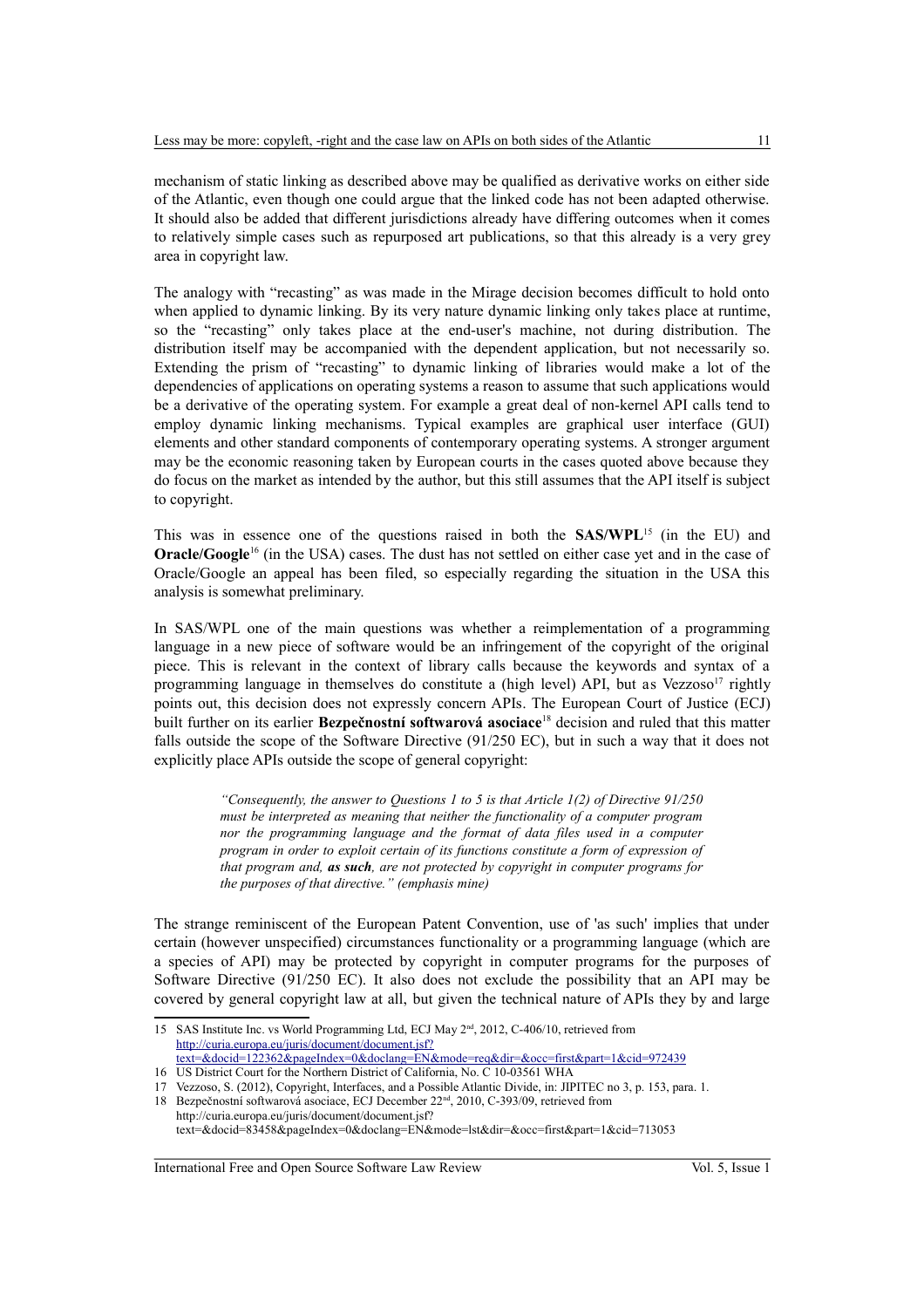are unlikely to fall within the scope of general copyright law. This is crucial for the question where the reciprocal nature of the GPL ends since the GPL, as earlier mentioned, relies solely on copyright law.

For the purpose of the question where the reciprocal nature of the GPL ends when it comes to (dynamic) linking of libraries, the ECJ's implicit caveat about general copyright law is of lesser importance than for interoperability matters. Because even if an API falls inside the scope of copyright, it generally is no longer constrained by the intended use of articles 4 and 5 of the Software Directive (91/250 EC), unless the unspecified circumstances of the 'as is' are in play. This also means that the exceptions of classical copyright can be invoked and may overrule the GPL as far as the API of a (L)GPL-covered piece of software is concerned. It even opens the door for potential corner-case scenarios in which minor cases of static linking (so the inclusion of parts of a GPL-covered library into a calling program) may possibly fall outside the scope of the reciprocity clauses of the GPL-family of licenses. It also puts the AGPL's reciprocity clause which extends distribution to the provisioning of online services into a new light as far as its applicability to APIs for web-services is concerned.

Although admittedly a lower court, so not necessarily setting a precedent for the whole of the US yet, the US District Court of Northern California went a significant step further than the ECJ in Oracle vs Google when confronted with the question whether an API is covered by copyright. The court answered it with a rather resounding no:

> *"This order holds that, under the Copyright Act, no matter how creative or imaginative a Java method specification may be, the entire world is entitled to use the same method specification (inputs, outputs, parameters) so long as the line-by-line implementations are different."*

The conclusion of all of this is that if the Java API falls outside the scope of copyright protection and if we can extend this reasoning to any library API, the particular use of a library API without the full inclusion of the library cannot possibly constitute the type of adaptation that is covered by art. 117 USC or equivalent laws in European jurisdictions. In the European context an API may possibly fall within the scope of copyright protection, although likely a very limited protection due to the highly technical constraints within which APIs typically are designed. Arguments based on the intended use of the GPL-covered library cannot hold up either because a) in the case of dynamically linked libraries that use is by the end-user, not the publisher of the library-dependent programme, and b) they are self-contradicting with both sections 2 and 5 GPL v3.

It should be noted that this analysis does not deviate from Stolz's earlier analysis of the GPL v2 based on earlier case law that was more implicit on the question of derivation in software.

# **Conclusion**

In order to establish at which point the reciprocal nature of the GPL in case of inclusion (and no other adaptation) of (L)GPL software in other software should take place, I have assessed both the GPL and the LGPL in their role as distribution licenses. In order to establish the precedence of the GPL-family of licenses over copyright, I have established that the latter takes precedent since they are designed as bare licenses. This means that they cannot redefine what constitutes a derivative work and can only cover that what is governed by copyright law as far as the question when the GPL should be applied to computer programmes that are dependent on (L)GPL libraries is concerned. As a consequence, the question to what extent inclusion of a covered library constitutes